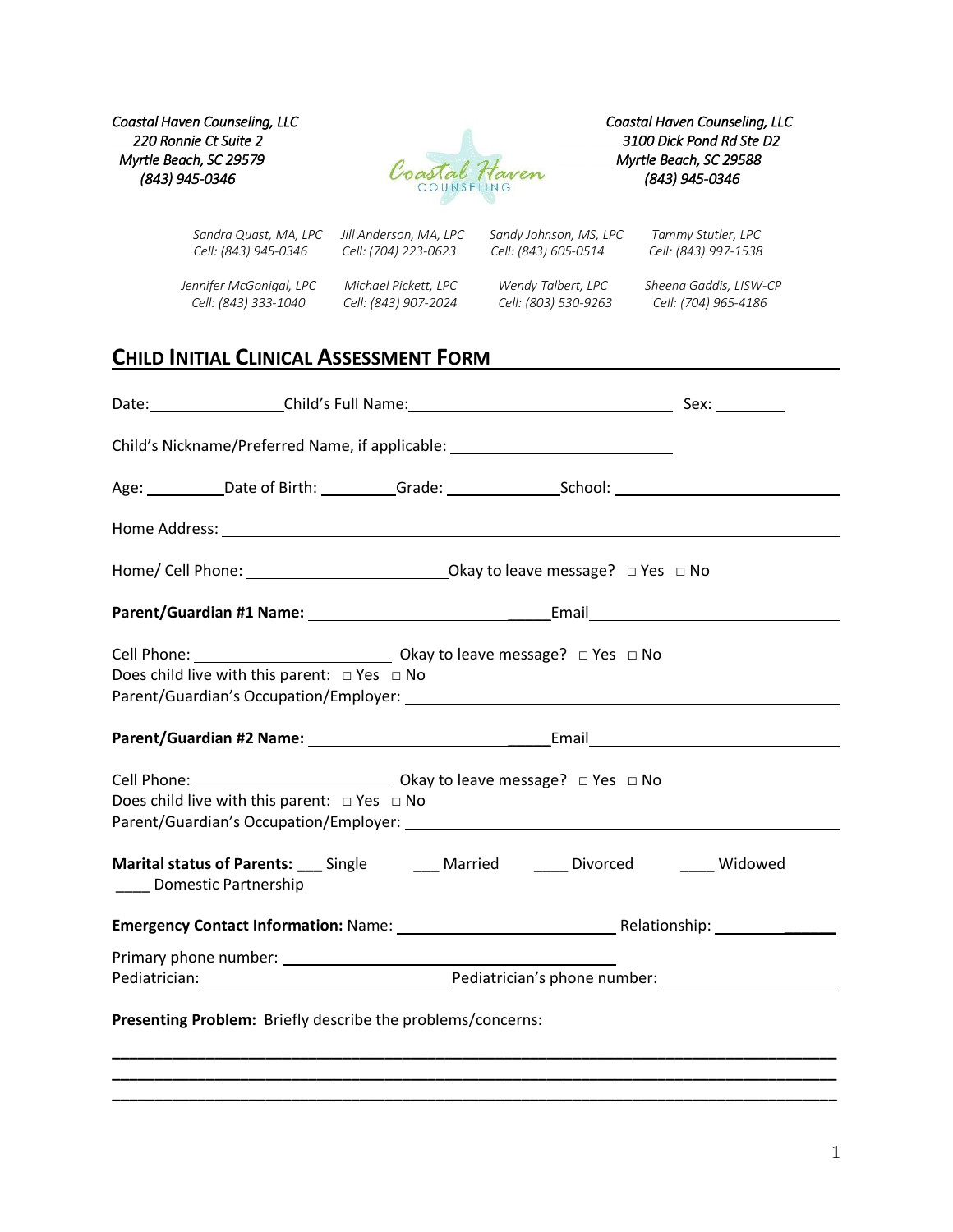**Household members, age and relationship:**

| relationships with your family or about your family members?                                                               | What else do you feel/believe would be helpful, or important for us to know/understand about your               |
|----------------------------------------------------------------------------------------------------------------------------|-----------------------------------------------------------------------------------------------------------------|
|                                                                                                                            |                                                                                                                 |
| <b>Developmental Milestones:</b><br>(Please note whether it was achieved early, late or within normal limits)              |                                                                                                                 |
| <b>Rolled over</b>                                                                                                         | Sat without support                                                                                             |
| □ Early □ Normal □ Late                                                                                                    | $\Box$ Early $\Box$ Normal $\Box$ Late                                                                          |
| <b>Crawled</b>                                                                                                             | Grasped pencil/crayon                                                                                           |
| □ Early □ Normal □ Late                                                                                                    | $\Box$ Early $\Box$ Normal $\Box$ Late                                                                          |
| Stood up                                                                                                                   | <b>Fed self</b>                                                                                                 |
| $\Box$ Early $\Box$ Normal $\Box$ Late                                                                                     | $\Box$ Early $\Box$ Normal $\Box$ Late                                                                          |
| Walked                                                                                                                     | Spoke first words                                                                                               |
| $\Box$ Early $\Box$ Normal $\Box$ Late                                                                                     | $\Box$ Early $\Box$ Normal $\Box$ Late                                                                          |
|                                                                                                                            | Sleep: What time does your child go to sleep? _______ What time does your child wake up? ______                 |
| Please briefly describe your child's nightly sleep routine:                                                                |                                                                                                                 |
| Does your child sleep in his/her own room? □ Yes □ No<br>If yes, at what age did your child begin to sleep alone? ________ |                                                                                                                 |
| (Please check the following items that relate to your child's sleep):                                                      |                                                                                                                 |
|                                                                                                                            | $\Box$ Difficulty staying asleep $\Box$ Difficulty falling asleep $\Box$ Frequent wakening $\Box$ Sleep walking |
|                                                                                                                            | □ Night sweats □ Nightmares □ Enuresis (urinating on oneself) □ Encopresis (the soiling of the                  |
| underwear) $\Box$ Recurrent nightmares                                                                                     |                                                                                                                 |
| Victimization (please circle):                                                                                             |                                                                                                                 |
| Physical abuse<br>Sexual abuse                                                                                             | Robbery victim<br><b>Psychological Abuse</b>                                                                    |
| Assault victim<br>Dating violence                                                                                          | <b>Domestic Violence</b>                                                                                        |
| Human trafficking<br>DUI/DWI crash                                                                                         | Survivors of homicide victims                                                                                   |
|                                                                                                                            |                                                                                                                 |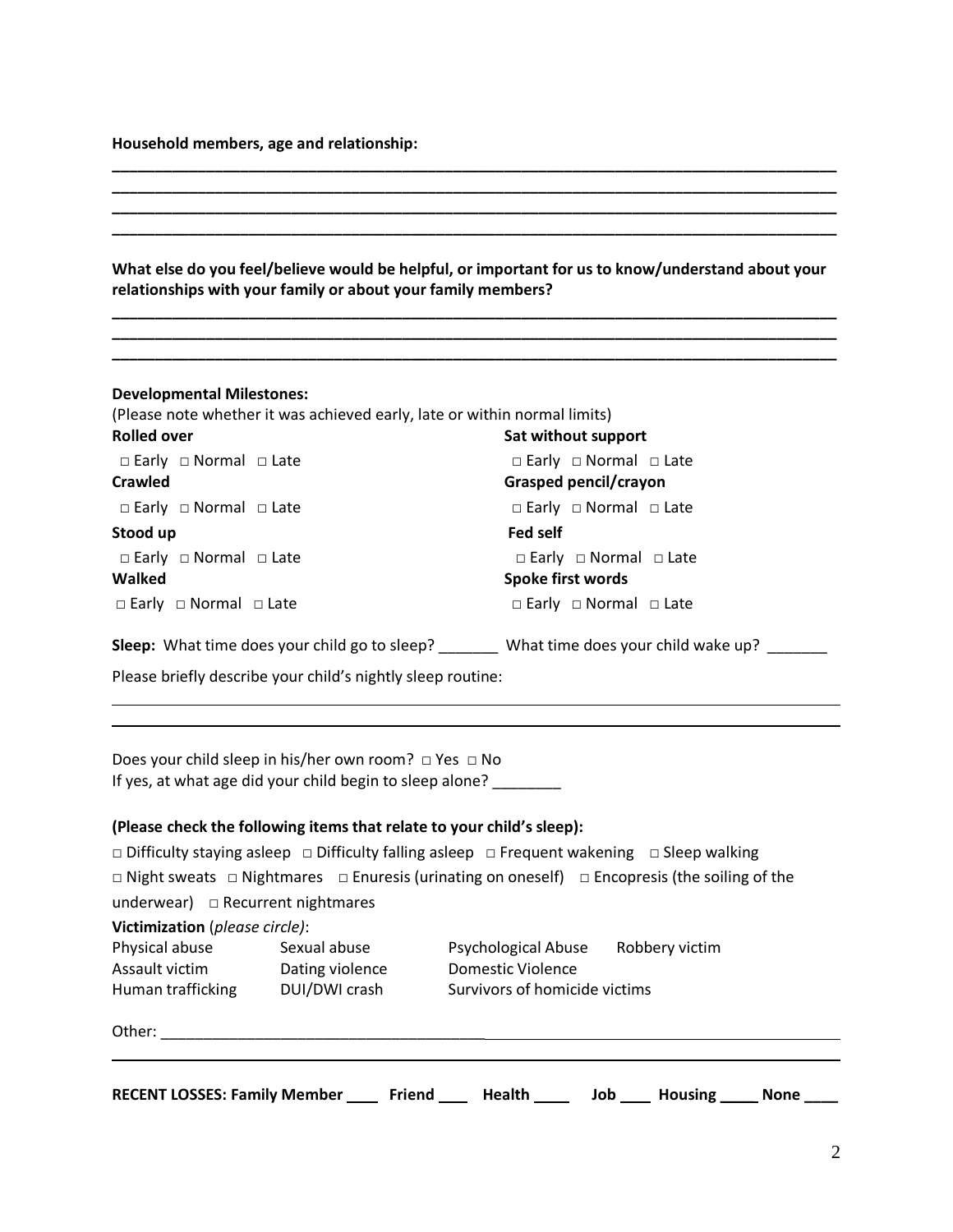|--|--|

<u> 1989 - Johann Stoff, amerikansk politiker (\* 1908)</u>

**Nature of Loss? \_\_\_\_\_\_\_\_\_\_\_\_\_\_\_\_\_\_**

| <b>Child's Behavior/Personality Traits:</b>                                         |                               |                                                                              |  |
|-------------------------------------------------------------------------------------|-------------------------------|------------------------------------------------------------------------------|--|
| $\square$ Shy                                                                       | $\Box$ Immature               | □ Well-behaved                                                               |  |
| □ Stubborn                                                                          | $\Box$ Impulsive              | □ Temper-tantrums                                                            |  |
| $\Box$ Cries easily                                                                 | $\Box$ Cries excessively      | $\square$ Tells lies                                                         |  |
| $\Box$ Thumb-sucking                                                                | $\Box$ Head-banging           | □ Tics and Twitching                                                         |  |
| □ Always in motion                                                                  | $\square$ Excessively fidgety | $\Box$ Difficulty paying attention                                           |  |
| $\Box$ Difficulty with transitions                                                  | □ Difficulty finishing a task | $\square$ Disorganized                                                       |  |
| □ Forgetful                                                                         | $\Box$ Angry                  | □ Gets easily frustrated                                                     |  |
| □ Has poor self-esteem                                                              | $\Box$ Fears making mistakes  | $\Box$ Harm to animals                                                       |  |
| $\Box$ Willing to try new activities                                                | □ Attentive                   | □ Destructive/aggressive                                                     |  |
| □ Fears of looking "stupid"                                                         | $\Box$ Moods change quickly   | □ Cooperative                                                                |  |
| $\square$ Impulsive                                                                 |                               | $\Box$ Sees things that are not there $\Box$ Hears voices that are not there |  |
| □ Engages in risky behavior                                                         | $\Box$ Lacks judgment         | $\Box$ Uses drugs                                                            |  |
| □ Drinks alcohol                                                                    | □ Skips school/classes        | $\Box$ Refuses to go to school                                               |  |
| $\Box$ Difficulty sharing                                                           | □ Difficulty listening        | $\square$ Difficulty understanding jokes                                     |  |
| □ Self-abusive behavior                                                             | □ Withdrawn                   | $\Box$ Argumentative                                                         |  |
| $\Box$ Poor awareness of time                                                       | $\Box$ Gets lost easily       | $\Box$ Becomes frightened easily                                             |  |
| □ Frequent Accidents                                                                | $\Box$ Steals things          | $\Box$ Blames others                                                         |  |
| $\square$ Failure to take responsibility for actions                                |                               | $\square$ Seems unable to empathize with others                              |  |
| $\Box$ Difficulty separating from caregiver                                         |                               | Gets distracted while watching television                                    |  |
| $\Box$ Moods seem to be connected with the seasons                                  |                               | $\Box$ Difficulty making or keeping eye contact                              |  |
| $\Box$ Plays alone for a reasonable length of time                                  |                               | $\Box$ Avoids being the center of attention                                  |  |
| $\Box$ Difficulty staying at one task for a long period of time                     |                               |                                                                              |  |
| $\Box$ Rigid/Inflexible/unwilling to try new activities or new ways of doing things |                               |                                                                              |  |
|                                                                                     |                               |                                                                              |  |
|                                                                                     |                               |                                                                              |  |
| Fears (please list):                                                                |                               |                                                                              |  |

Currently Suicidal □ Yes □ No Has child been suicidal in the past? □ Yes □ No (If yes, please explain nature of ideation or attempt):

**\_\_\_\_\_\_\_\_\_\_\_\_\_\_\_\_\_\_\_\_\_\_\_\_\_\_\_\_\_\_\_\_\_\_\_\_\_\_\_\_\_\_\_\_\_\_\_\_\_\_\_\_\_\_\_\_\_\_\_\_\_\_\_\_\_\_\_\_\_\_\_\_\_\_\_\_\_\_\_\_\_\_\_\_\_ \_\_\_\_\_\_\_\_\_\_\_\_\_\_\_\_\_\_\_\_\_\_\_\_\_\_\_\_\_\_\_\_\_\_\_\_\_\_\_\_\_\_\_\_\_\_\_\_\_\_\_\_\_\_\_\_\_\_\_\_\_\_\_\_\_\_\_\_\_\_\_\_\_\_\_\_\_\_\_\_\_\_\_\_\_**

**\_\_\_\_\_\_\_\_\_\_\_\_\_\_\_\_\_\_\_\_\_\_\_\_\_\_\_\_\_\_\_\_\_\_\_\_\_\_\_\_\_\_\_\_\_\_\_\_\_\_\_\_\_\_\_\_\_\_\_\_\_\_\_\_\_\_\_\_\_\_\_\_\_\_\_\_\_\_\_\_\_\_\_\_\_ \_\_\_\_\_\_\_\_\_\_\_\_\_\_\_\_\_\_\_\_\_\_\_\_\_\_\_\_\_\_\_\_\_\_\_\_\_\_\_\_\_\_\_\_\_\_\_\_\_\_\_\_\_\_\_\_\_\_\_\_\_\_\_\_\_\_\_\_\_\_\_\_\_\_\_\_\_\_\_\_\_\_\_\_\_**

**\_\_\_\_\_\_\_\_\_\_\_\_\_\_\_\_\_\_\_\_\_\_\_\_\_\_\_\_\_\_\_\_\_\_\_\_\_\_\_\_\_\_\_\_\_\_\_\_\_\_\_\_\_\_\_\_\_\_\_\_\_\_\_\_\_\_\_\_\_\_\_\_\_\_\_\_\_\_\_\_\_\_\_\_\_**

Homicidal (If yes, please explain nature of ideation or attempt):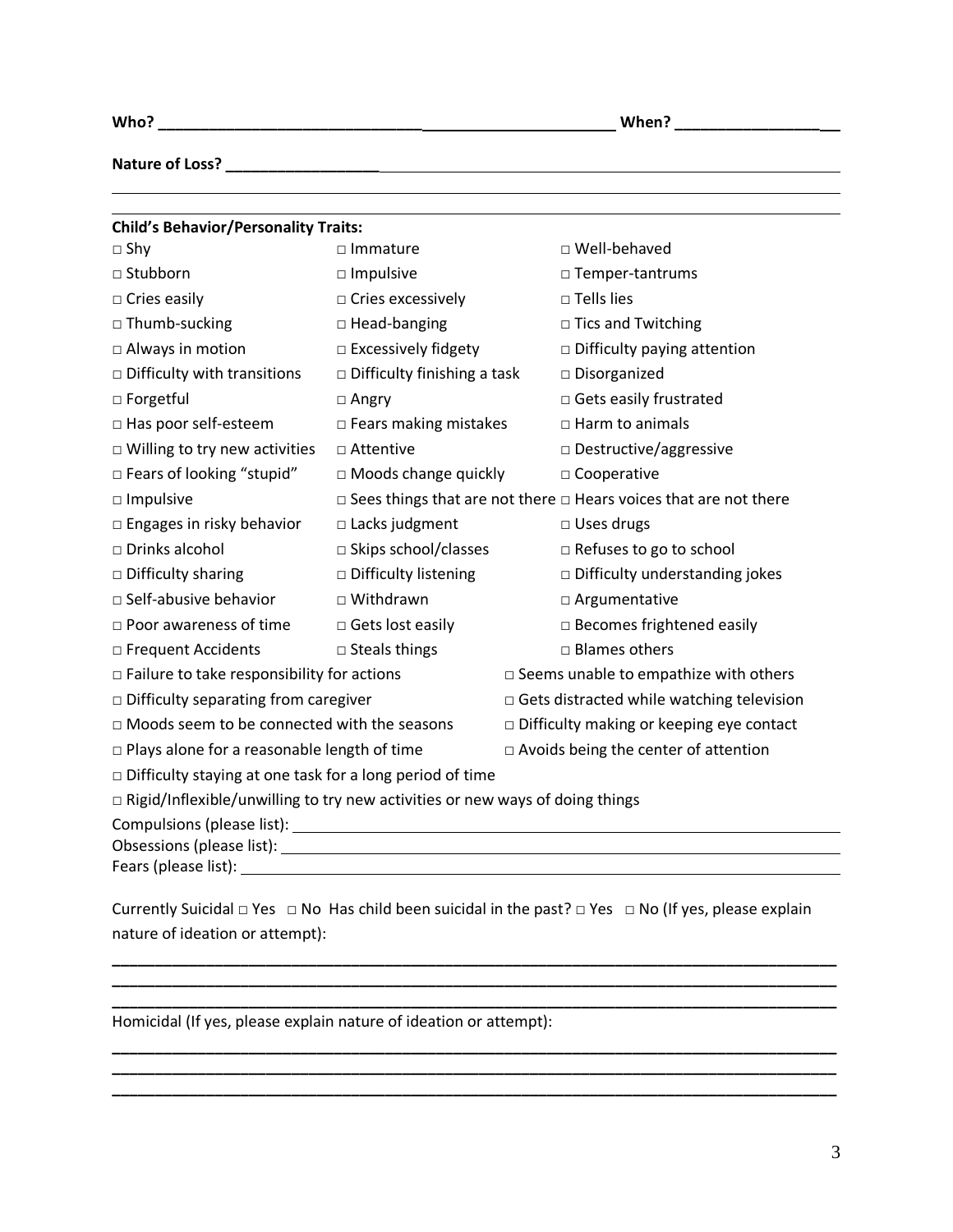|  | Has your child ever inflicted burns or wound on his/herself? | Yes | No If so, please explain: |
|--|--------------------------------------------------------------|-----|---------------------------|
|  |                                                              |     |                           |

| Do you have concerns about your child in the following areas? (check all that apply):                                                                                                                                          |                                                                                                   |
|--------------------------------------------------------------------------------------------------------------------------------------------------------------------------------------------------------------------------------|---------------------------------------------------------------------------------------------------|
| If so, please describe:                                                                                                                                                                                                        | · Eating · Hygiene/grooming · Sleeping · Activities/play · Social Relationships                   |
|                                                                                                                                                                                                                                |                                                                                                   |
| <b>PREGNANCY &amp; BIRTH HISTORY:</b>                                                                                                                                                                                          |                                                                                                   |
| Were there any complications during pregnancy? $\cdot$ Yes $\cdot$ No If yes, please explain:                                                                                                                                  |                                                                                                   |
|                                                                                                                                                                                                                                |                                                                                                   |
|                                                                                                                                                                                                                                | • Full-term Birth • Premature Birth Were there any complications during birth? • Yes • No If yes, |
|                                                                                                                                                                                                                                |                                                                                                   |
|                                                                                                                                                                                                                                | Were drugs or alcohol consumed during pregnancy? $\cdot$ Yes $\cdot$ No Child's weight at birth?  |
| Was your child adopted? $\cdot$ Yes $\cdot$ No If yes, at what age? ____________                                                                                                                                               |                                                                                                   |
| Do they know they were adopted? _____ If so, at what age were they told? ______                                                                                                                                                |                                                                                                   |
|                                                                                                                                                                                                                                |                                                                                                   |
| <b>Current Medications:</b>                                                                                                                                                                                                    |                                                                                                   |
| Name: Name and the second state of the second state of the second state of the second state of the second state of the second state of the second state of the second state of the second state of the second state of the sec |                                                                                                   |
|                                                                                                                                                                                                                                |                                                                                                   |
|                                                                                                                                                                                                                                |                                                                                                   |
| Reason Prescribed: University of the Contract of the Contract of the Contract of the Contract of the Contract of the Contract of the Contract of the Contract of the Contract of the Contract of the Contract of the Contract  |                                                                                                   |
|                                                                                                                                                                                                                                |                                                                                                   |
|                                                                                                                                                                                                                                |                                                                                                   |
|                                                                                                                                                                                                                                | Medical Hospitalizations client has had in the past? (Surgeries, Illness, accidents, etc.):       |
| Reason                                                                                                                                                                                                                         | <b>Date</b>                                                                                       |
|                                                                                                                                                                                                                                |                                                                                                   |
|                                                                                                                                                                                                                                |                                                                                                   |
|                                                                                                                                                                                                                                |                                                                                                   |
|                                                                                                                                                                                                                                |                                                                                                   |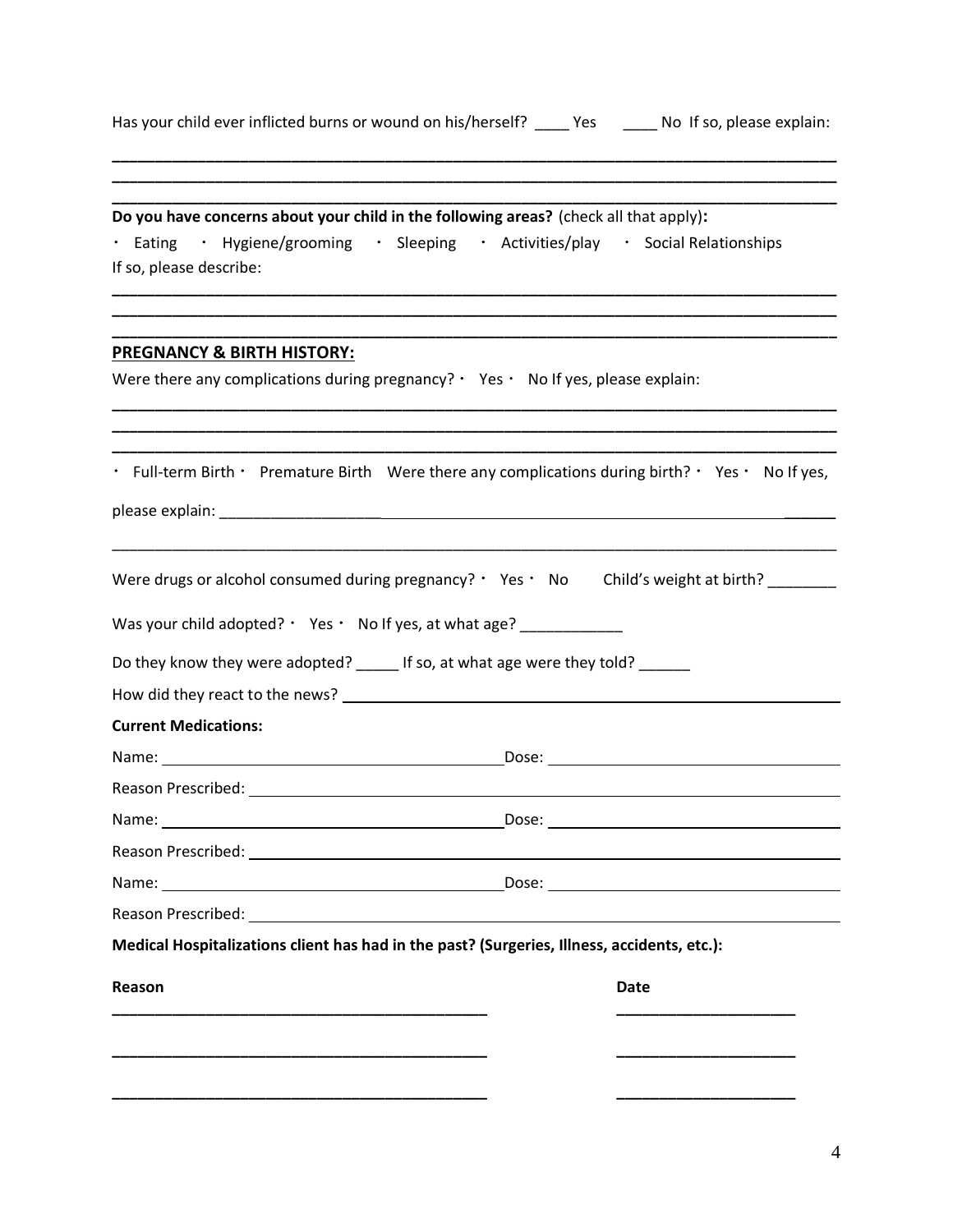## **PSYCHIATRIC/PSYCHOLOGICAL HISTORY:**

| Is your child currently being seen by a counselor? $\cdot$ Yes $\cdot$ No                             |                                              |                                                                                                        |
|-------------------------------------------------------------------------------------------------------|----------------------------------------------|--------------------------------------------------------------------------------------------------------|
|                                                                                                       |                                              |                                                                                                        |
| Is your child currently being seen by a psychiatrist? $\cdot$ Yes $\cdot$ No                          |                                              |                                                                                                        |
|                                                                                                       |                                              |                                                                                                        |
| Has your child ever been diagnosed with a mental health, emotional or psychological condition?        |                                              |                                                                                                        |
| · Yes · No                                                                                            |                                              |                                                                                                        |
|                                                                                                       |                                              |                                                                                                        |
|                                                                                                       |                                              |                                                                                                        |
| concerns in the past? $\cdot$ Yes $\cdot$ No                                                          |                                              | Has your child received counseling services or been hospitalized for mental health or drug and alcohol |
| If yes, please list previous counseling/hospitalizations for mental health/drug and alcohol concerns: |                                              |                                                                                                        |
|                                                                                                       |                                              |                                                                                                        |
|                                                                                                       |                                              |                                                                                                        |
| <b>Education:</b>                                                                                     |                                              |                                                                                                        |
| Please check any of the following problems reported by your child's school or teacher:                |                                              |                                                                                                        |
| $\Box$ Reading                                                                                        | $\Box$ Writing                               | $\Box$ Math                                                                                            |
| $\square$ Behavior                                                                                    | □ Social Adjustment                          | □ Attention Span                                                                                       |
| $\Box$ Spelling                                                                                       | $\square$ Distractibility                    | $\Box$ Hyperactivity                                                                                   |
| □ Following Directions                                                                                | $\Box$ Getting along with other children     |                                                                                                        |
| $\Box$ Getting along with teachers                                                                    | $\square$ Does not complete homework readily |                                                                                                        |
| Please describe your child's attitude towards school:                                                 |                                              |                                                                                                        |

**\_\_\_\_\_\_\_\_\_\_\_\_\_\_\_\_\_\_\_\_\_\_\_\_\_\_\_\_\_\_\_\_\_\_\_\_\_\_\_\_\_\_\_\_\_\_\_\_\_\_\_\_\_\_\_\_\_\_\_\_\_\_\_\_\_\_\_\_\_\_\_\_\_\_\_\_\_\_\_\_\_\_\_\_\_ \_\_\_\_\_\_\_\_\_\_\_\_\_\_\_\_\_\_\_\_\_\_\_\_\_\_\_\_\_\_\_\_\_\_\_\_\_\_\_\_\_\_\_\_\_\_\_\_\_\_\_\_\_\_\_\_\_\_\_\_\_\_\_\_\_\_\_\_\_\_\_\_\_\_\_\_\_\_\_\_\_\_\_\_\_ \_\_\_\_\_\_\_\_\_\_\_\_\_\_\_\_\_\_\_\_\_\_\_\_\_\_\_\_\_\_\_\_\_\_\_\_\_\_\_\_\_\_\_\_\_\_\_\_\_\_\_\_\_\_\_\_\_\_\_\_\_\_\_\_\_\_\_\_\_\_\_\_\_\_\_\_\_\_\_\_\_\_\_\_\_**

**\_\_\_\_\_\_\_\_\_\_\_\_\_\_\_\_\_\_\_\_\_\_\_\_\_\_\_\_\_\_\_\_\_\_\_\_\_\_\_\_\_\_\_\_\_\_\_\_\_\_\_\_\_\_\_\_\_\_\_\_\_\_\_\_\_\_\_\_\_\_\_\_\_\_\_\_\_\_\_\_\_\_\_\_\_ \_\_\_\_\_\_\_\_\_\_\_\_\_\_\_\_\_\_\_\_\_\_\_\_\_\_\_\_\_\_\_\_\_\_\_\_\_\_\_\_\_\_\_\_\_\_\_\_\_\_\_\_\_\_\_\_\_\_\_\_\_\_\_\_\_\_\_\_\_\_\_\_\_\_\_\_\_\_\_\_\_\_\_\_\_ \_\_\_\_\_\_\_\_\_\_\_\_\_\_\_\_\_\_\_\_\_\_\_\_\_\_\_\_\_\_\_\_\_\_\_\_\_\_\_\_\_\_\_\_\_\_\_\_\_\_\_\_\_\_\_\_\_\_\_\_\_\_\_\_\_\_\_\_\_\_\_\_\_\_\_\_\_\_\_\_\_\_\_\_\_**

Has your child ever missed an extended amount of school? If so, please explain:

### **Please check if your child has any of the following?**

- Special Education Accommodations or a 504? Please describe:
- An Individualized Education Plan (IEP)? Please describe: \_\_\_\_\_\_\_\_\_\_\_\_\_\_\_\_\_\_\_\_\_\_\_\_\_\_\_\_\_\_\_\_\_\_\_\_
- Diagnosed Learning Disability? Please describe: \_\_\_\_\_\_\_\_\_\_\_\_\_\_\_\_\_\_\_\_\_\_\_\_\_\_\_\_\_\_\_\_\_\_\_\_\_\_\_\_\_\_
- Receiving special services at school? Please describe: \_\_\_\_\_\_\_\_\_\_\_\_\_\_\_\_\_\_\_\_\_\_\_\_\_\_\_\_\_\_\_\_\_\_\_\_\_

HOUSING: Would you consider your housing to be: · stable · unstable If unstable, please describe: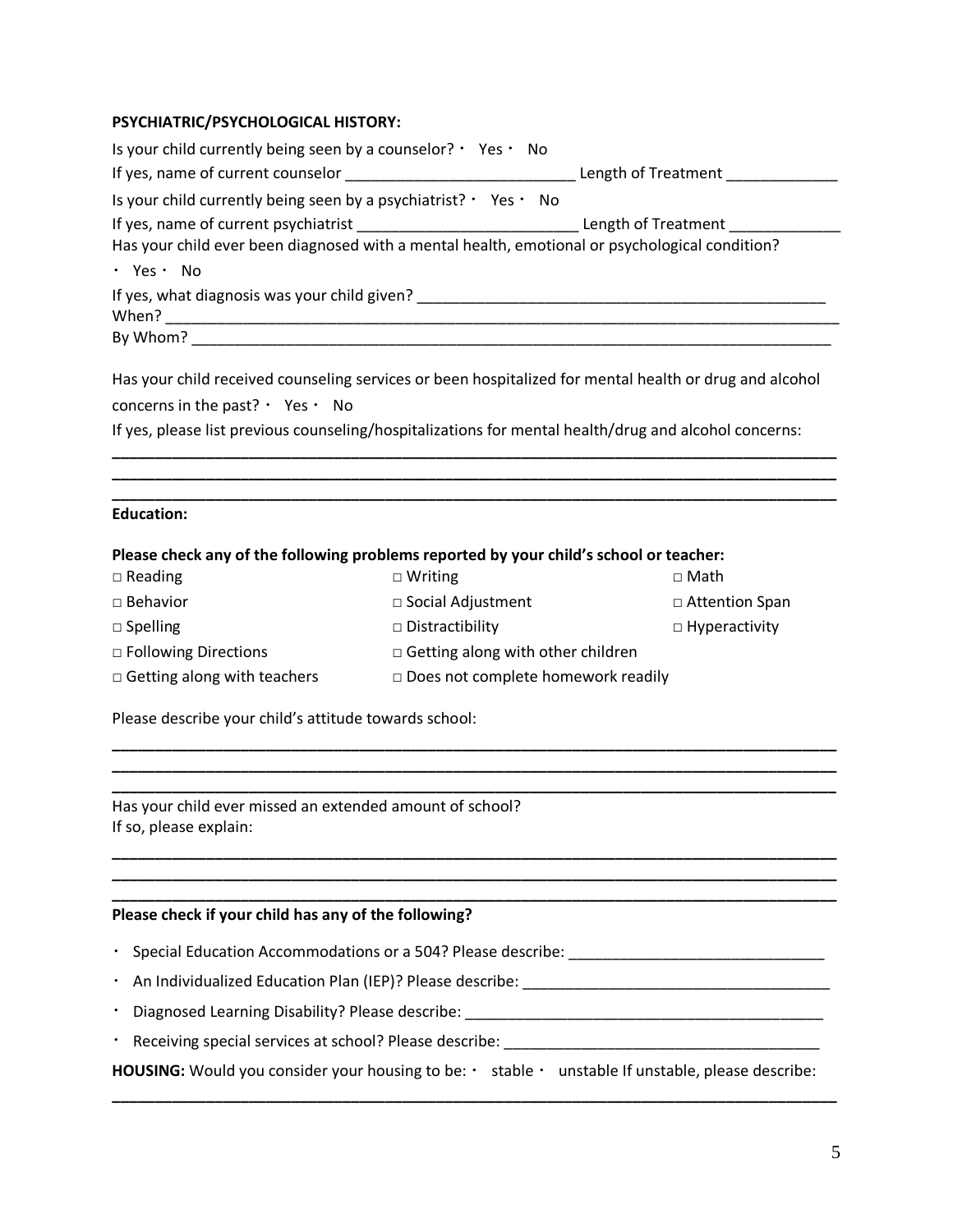Please choose the one that best describes the current housing arrangement for this child:

• Parent/Guardian owns home  $\cdot$  Parent/Guardian rents home  $\cdot$  Child and family live with

| relatives/friends (temporary) |  | Child and family live with relatives/friends (permanent) $\cdot$ Homeless |  |
|-------------------------------|--|---------------------------------------------------------------------------|--|
|-------------------------------|--|---------------------------------------------------------------------------|--|

Emergency Shelter

How long has this child lived in the current living situation?

\_\_\_\_\_\_\_\_\_\_\_\_\_\_\_\_\_\_\_\_\_\_\_\_\_\_\_\_\_\_\_\_\_\_\_\_\_\_\_\_\_

\_\_\_\_\_\_\_\_\_\_\_\_\_\_\_\_\_\_\_\_\_\_\_\_\_\_\_\_\_\_\_\_\_\_\_\_\_\_\_\_

How many times has the child moved in the past two years?

**FOSTER CARE INVOLVEMENT:** Has your child ever been in foster care? Yes Yes Wo Yunknown

From \_\_\_\_\_\_ age to \_\_\_\_\_\_ age **Reason:** \_\_\_\_\_\_\_\_\_\_\_\_\_\_\_\_\_\_\_\_\_\_\_\_\_\_\_\_\_\_\_\_\_\_\_\_\_\_\_\_\_\_\_\_\_\_\_\_\_\_\_

Type of Placement: Familial Placement · Non-Familial Placement

#### **Family Mental Health History:**

In the section below identify if there is a family history or if you have any issues with any of the

following. If yes, please indicate the family member's relationship to you (father, maternal grandmother, paternal uncle, etc.).

| Sexual Abuse of client or other family members: yes / no _______________________ |
|----------------------------------------------------------------------------------|
|                                                                                  |

**Social and Emotional Development:** Describe your child's current social skills and peer relationships: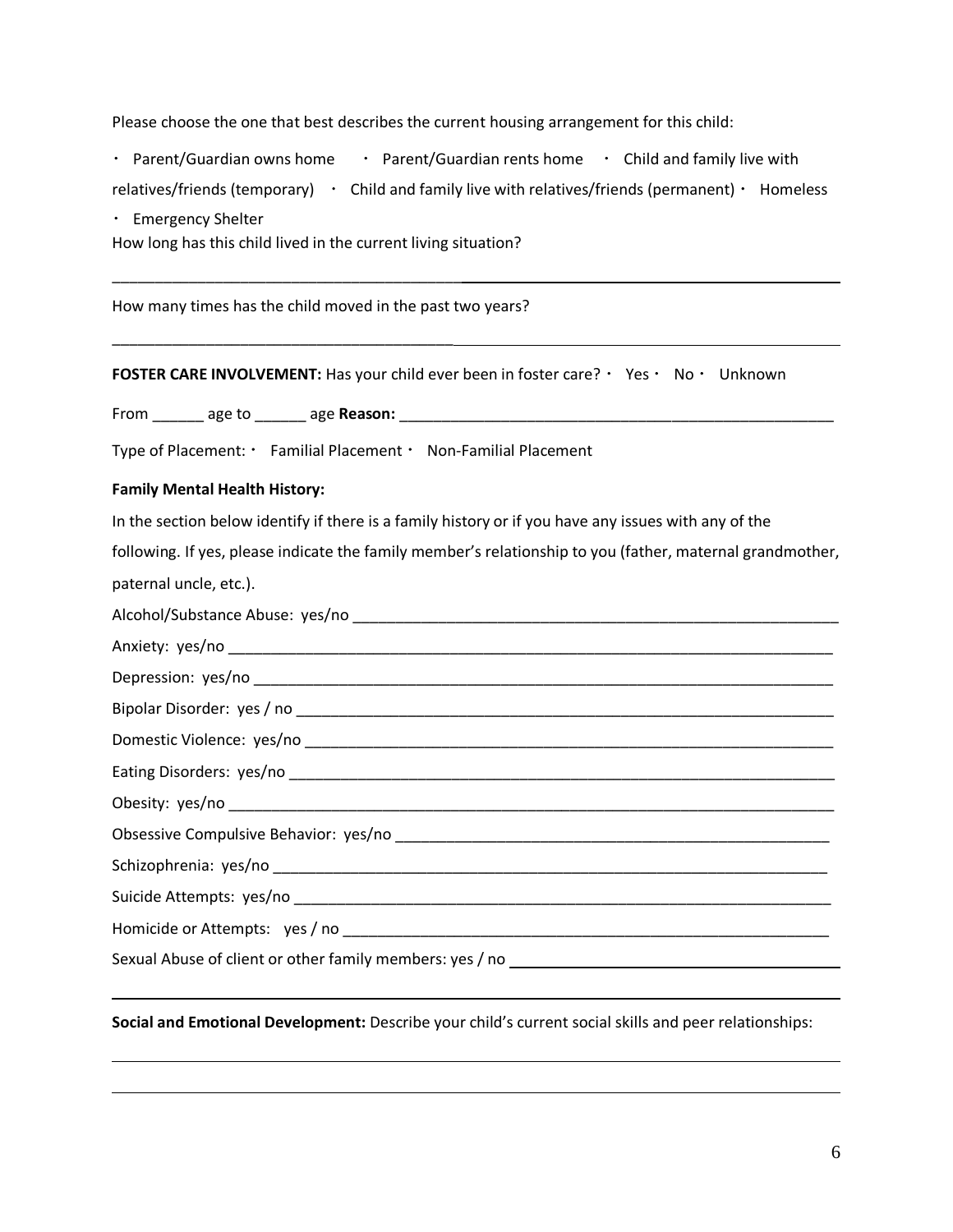Please note if your child has a history of being bullied/teased or has been aggressive in play with others:

| How would you describe your child socially? How do you think your child interacts with peers while at |  |
|-------------------------------------------------------------------------------------------------------|--|
| school?                                                                                               |  |

Does your child have difficulty keeping friends? \_\_\_\_\_\_\_\_\_\_\_\_\_\_\_\_\_\_\_\_\_\_\_\_\_\_\_\_\_\_\_ Does your child have a best friend? If so, how often do they interact at home or away from school?

Please list your child's favorite hobbies, activities, and games, other than sports (e.g. piano, books, dolls, crafts, cars, etc.). Please describe how well you feel your child does in these areas:

Which sports does your child most enjoy playing? Describe how well your child does in these sports compared to peers:

**\_\_\_\_\_\_\_\_\_\_\_\_\_\_\_\_\_\_\_\_\_\_\_\_\_\_\_\_\_\_\_\_\_\_\_\_\_\_\_\_\_\_\_\_\_\_\_\_\_\_\_\_\_\_\_\_\_\_\_\_\_\_\_\_\_\_\_\_\_\_\_\_\_\_\_\_\_\_\_\_\_\_\_\_\_ \_\_\_\_\_\_\_\_\_\_\_\_\_\_\_\_\_\_\_\_\_\_\_\_\_\_\_\_\_\_\_\_\_\_\_\_\_\_\_\_\_\_\_\_\_\_\_\_\_\_\_\_\_\_\_\_\_\_\_\_\_\_\_\_\_\_\_\_\_\_\_\_\_\_\_\_\_\_\_\_\_\_\_\_\_**

**\_\_\_\_\_\_\_\_\_\_\_\_\_\_\_\_\_\_\_\_\_\_\_\_\_\_\_\_\_\_\_\_\_\_\_\_\_\_\_\_\_\_\_\_\_\_\_\_\_\_\_\_\_\_\_\_\_\_\_\_\_\_\_\_\_\_\_\_\_\_\_\_\_\_\_\_\_\_\_\_\_\_\_\_\_ \_\_\_\_\_\_\_\_\_\_\_\_\_\_\_\_\_\_\_\_\_\_\_\_\_\_\_\_\_\_\_\_\_\_\_\_\_\_\_\_\_\_\_\_\_\_\_\_\_\_\_\_\_\_\_\_\_\_\_\_\_\_\_\_\_\_\_\_\_\_\_\_\_\_\_\_\_\_\_\_\_\_\_\_\_ \_\_\_\_\_\_\_\_\_\_\_\_\_\_\_\_\_\_\_\_\_\_\_\_\_\_\_\_\_\_\_\_\_\_\_\_\_\_\_\_\_\_\_\_\_\_\_\_\_\_\_\_\_\_\_\_\_\_\_\_\_\_\_\_\_\_\_\_\_\_\_\_\_\_\_\_\_\_\_\_\_\_\_\_\_**

Please list any additional organizations, clubs, teams, or groups in which your child participates:

How does your child handle stress?

What are your child's strengths?

In what areas would you like to see your child stronger?

| Form completed by:<br>Relationship to child: |
|----------------------------------------------|
|----------------------------------------------|

Therapist: Therapist:

#### **ALCOHOL/DRUG ASSESSMENT:**

Does your child use tobacco or smokeless tobacco?  $\cdot$  Yes  $\cdot$  No  $\cdot$  Do not know

Does your child use alcohol or drugs?  $\cdot$  Yes  $\cdot$  No  $\cdot$  Do not know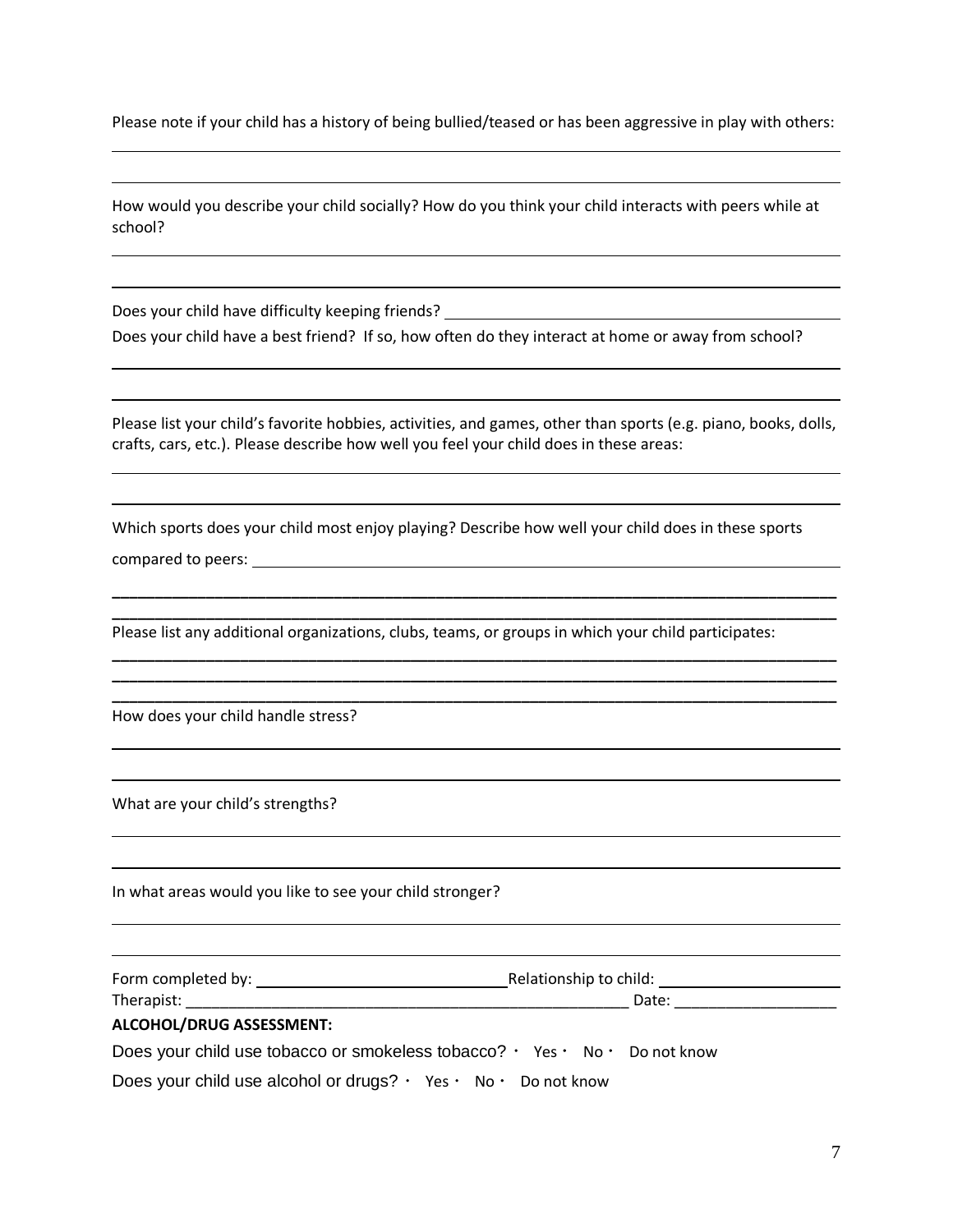| To your knowledge, has your child ever used medications (prescriptions drugs or over the<br>counter medication) recreationally? $\cdot$ Yes $\cdot$ No $\cdot$ Do not know<br>To your knowledge, has your child ever overdosed or passed out on alcohol or other drugs? |  |
|-------------------------------------------------------------------------------------------------------------------------------------------------------------------------------------------------------------------------------------------------------------------------|--|
| Has your child ever experienced problems related to their alcohol use? ' Yes ' No<br>If yes, please check area and describe problems:                                                                                                                                   |  |
| * Legal * Social/Peer * Work * Family * Friends * Financial                                                                                                                                                                                                             |  |
| If yes, have they continued to drink/use drugs? ' Yes ' No                                                                                                                                                                                                              |  |
| <b>LEGAL INVOLVEMENT:</b>                                                                                                                                                                                                                                               |  |
| Is there a current custody case involving your child? • Yes • No If yes, please describe below.                                                                                                                                                                         |  |
| History of CPS / DSS involvement: ' None ' Past ' Current Please describe below.                                                                                                                                                                                        |  |
| Please indicate by checking your child's legal status below.<br>. No Involvement . No Involvement . Probation / Length: ______ . Parole   Length: _______<br>. Charges Pending · Prior Incarceration · Law Suit or other Court Proceeding                               |  |
|                                                                                                                                                                                                                                                                         |  |
|                                                                                                                                                                                                                                                                         |  |
| CURRENT NEEDS/GOALS: What do you feel is your child's biggest need right now?                                                                                                                                                                                           |  |
| What do you most hope to gain from coming to counseling?                                                                                                                                                                                                                |  |
| <b>Strengths, Needs, Abilities and Preferences:</b>                                                                                                                                                                                                                     |  |
| <b>Strengths:</b> (Family, social, spiritual & hobbies that have helped overcome past crises):                                                                                                                                                                          |  |

**Needs:** (Client's expression of current needs: emotional, physical & environmental):